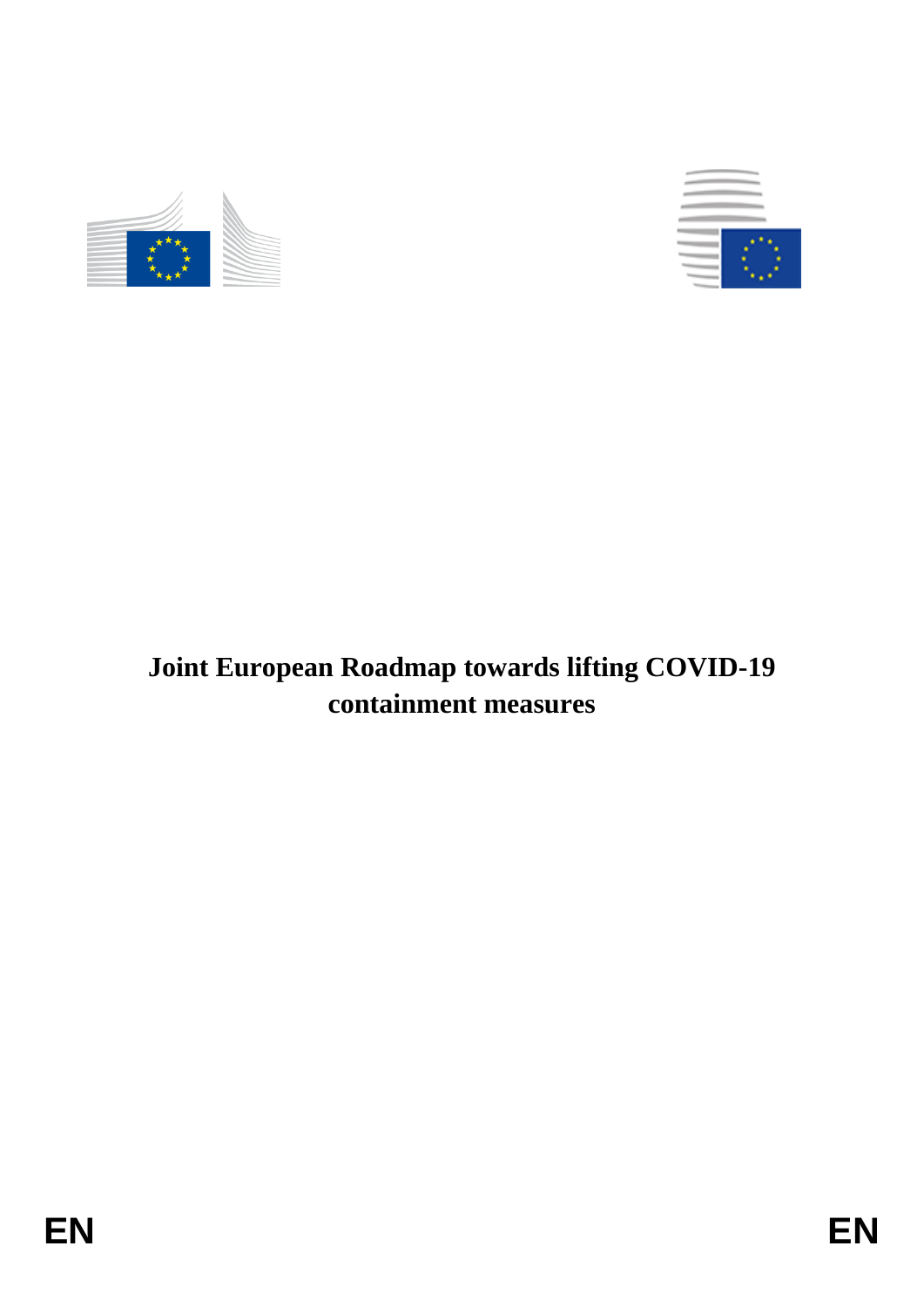## **Joint European Roadmap towards lifting COVID-19 containment measures**

At their meeting on 26 March 2020<sup>1</sup>, the Members of the European Council committed to do everything that is necessary to protect the EU's citizens and overcome the crisis while preserving the European values and way of life. Beyond the urgency of fighting the COVID-19 pandemic and its immediate consequences, the Members of the European Council called for preparing the measures necessary to get Europe's societies and economies back to a normal functioning and to sustainable growth, integrating inter alia the green transition and the digital transformation, and drawing all lessons from the crisis.

The joint European Roadmap towards lifting COVID-19 containment measures, presented by the President of the European Commission and the President of the European Council, responds to the European Council Members' call for an exit strategy that is coordinated with Member States and that will prepare the ground for a comprehensive recovery plan and unprecedented investment.



Ursula von der Leyen Charles Michel

 $\mathbf{1}$ 



<https://www.consilium.europa.eu/media/43076/26-vc-euco-statement-en.pdf>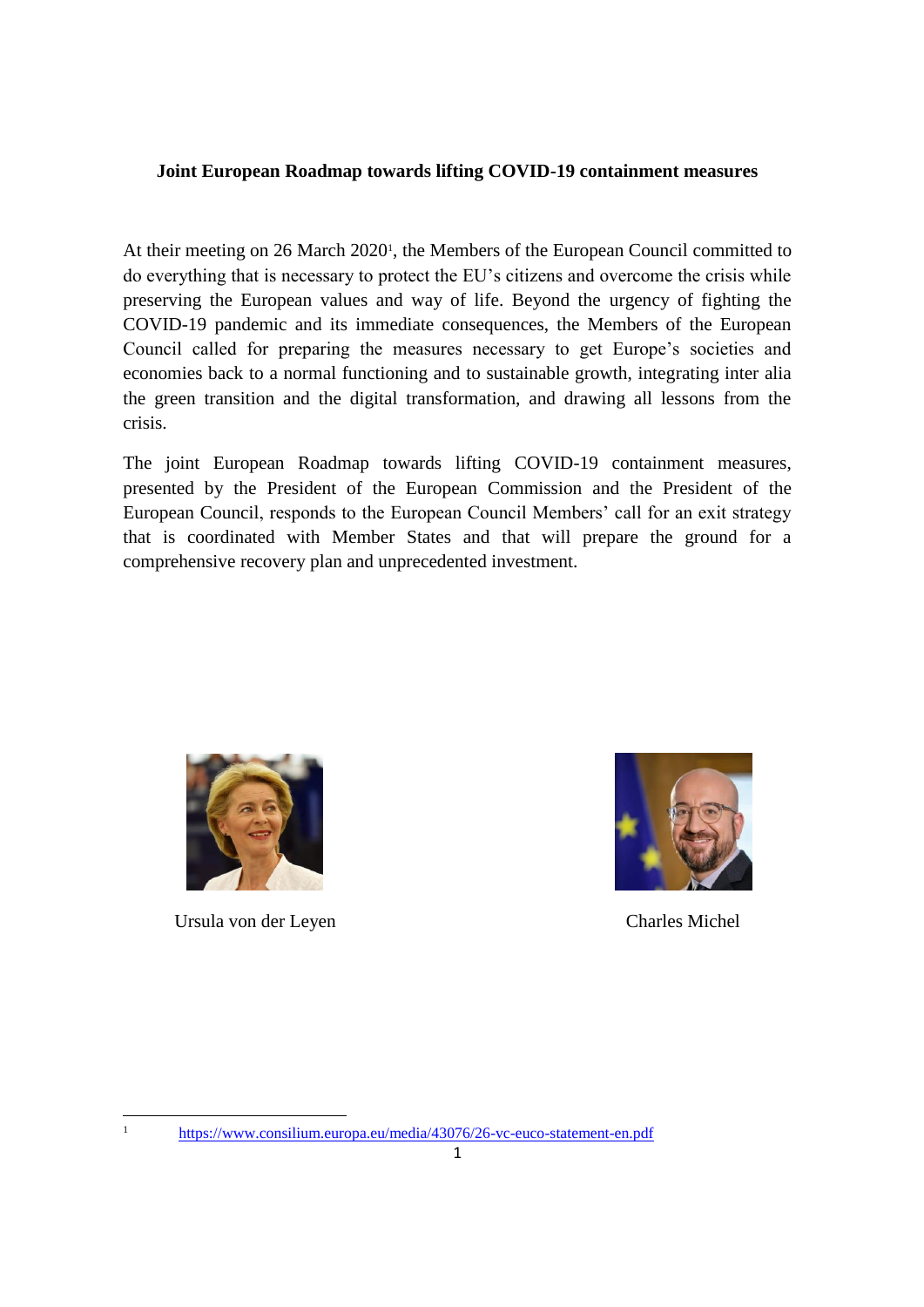#### **1. INTRODUCTION**

 $\overline{a}$ 

The fast evolving nature of the COVID-19 pandemic and the significant unknowns coming with a new virus and the disease it causes have led to unprecedented challenges for health care systems as well as to dramatic socio-economic impacts in Europe and the whole world. The crisis has already claimed thousands of lives and continues to put health care systems under enormous strain. Extraordinary and unprecedented measures – both economic and social – have been taken.

All Member States have prohibited public gatherings, closed (totally or partially) schools and introduced border/travel restrictions. More than half of the EU's Member States have proclaimed a state of emergency.



These restrictive measures have been necessary to slow down the spread of the virus and have already saved tens of thousands of lives.<sup>2</sup> But they come at a high social and economic cost. They put a strain on mental health and force citizens to radically change their day-to-day lives. They have created huge shocks to the economy and seriously impacted the functioning of the Single Market, in that whole sectors are closed down, connectivity is significantly limited and international supply chains and people's freedom of movement have been severely disrupted. This has triggered the need for public intervention to counterbalance the socio-economic impact, both at EU and Member State

<sup>&</sup>lt;sup>2</sup> Commission services; Seth Flaxman, Swapnil Mishra, Axel Gandy et al. Estimating the number of infections and the impact of non-pharmaceutical interventions on COVID-19 in 11 European countries. Imperial College London (2020).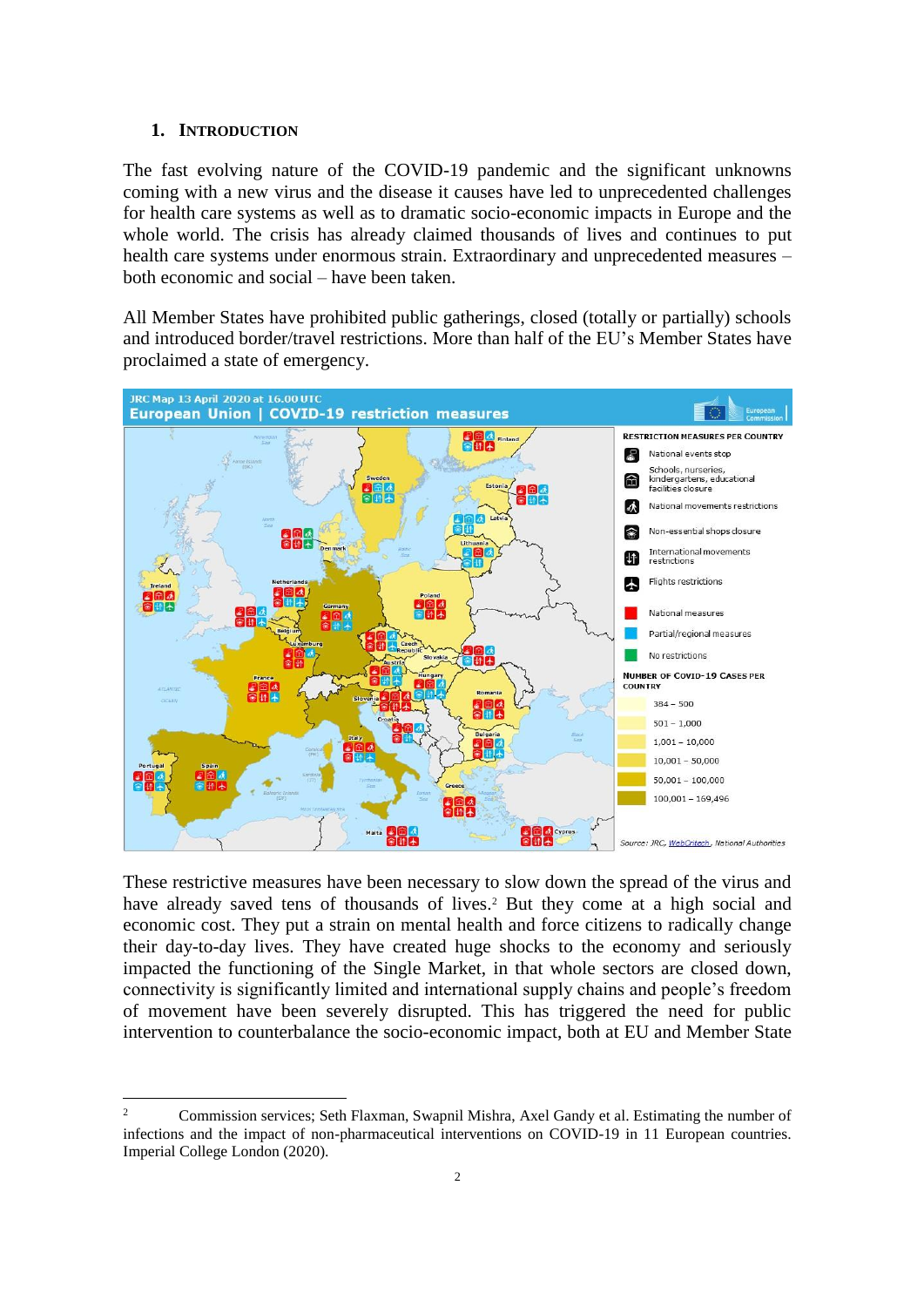levels. <sup>3</sup> Despite the measures taken, the economic and social impact will be severe, as market sentiments and unprecedented enrolment in short-time unemployment schemes drastically show.

Even though the way back to normality will be very long, it is also clear that the extraordinary confinement measures cannot last indefinitely. There is a need for a continuous assessment on whether they are still proportionate as our knowledge of the virus and the disease evolves. It is indispensable to plan for the phase when Member States can restart economic and social activities while minimising any impact on people's health and does not overburden health care systems. This will require a well-coordinated approach in the EU and among all Member States.

The present Roadmap provides for such approach. It builds on the expertise and the advice provided by the European Centre for Disease Prevention and Control (ECDC) and the Commission's Advisory Panel on COVID-19 and takes into account the experience and outlook from a number of Member States as well as guidance from the World Health Organization (WHO). The Roadmap sets out recommendations to Member States, with the goal of preserving public health while gradually lifting containment measures to restart community life and the economy. It is not a signal that containment measures can be lifted immediately but intends to inform Member States' actions and provide a frame for ensuring EU-level and cross-border coordination, while recognising the specificity of each Member State. The specific epidemiological situation, territorial organisation, healthcare service arrangements, population distribution or economic dynamics are some of the factors that might affect Member States' decisions on where, when and how measures are lifted. Attention will also be needed for the situation of the countries in the EU's neighbourhood.

## **2. TIMING**

 $\overline{a}$ 

The restrictive measures introduced by Member States have been necessary to delay the spread of the epidemic and alleviate pressure on health care systems ('flattening the curve'). These measures have been based on available information in relation to the characteristics of the epidemiology of the disease and followed a precautionary approach. They have allowed to buy precious time to prepare Member States' health care systems, procuring essential products such as personal protective and laboratory equipment as well as ventilators, including at EU level, and to launch work on vaccine development and possible treatments.

The prevailing scientific view indicates that these measures are essential, and indeed, the available data shows that a combination of stringent containment measures achieves reductions in transmission and mortality rates.<sup>4</sup>

<sup>&</sup>lt;sup>3</sup> Beyond the measures taken at national level, the Commission has swiftly put in place enabling measures to facilitate national public spending, e.g. with a temporary framework for State aid measures. The activation of the general escape clause of the EU fiscal framework will also allow for national discretionary stimulus. At EU level, the Commission has provided economic and financial support from the EU budget and the European Central Bank has provided monetary policy support. For an overview of the **Coordinated economic response to the COVID-19 outbreak**, see also the **Commission Communications COM(2020) 112 final of 13 March 2020 and COM(2020) 143 final of 2 April 2020.** <sup>4</sup> European Center for Disease Prevention and Control (ECDC), "**Coronavirus disease 2019 (COVID-19) in the EU/EEA and the UK – eighth update**", 8 April 2020,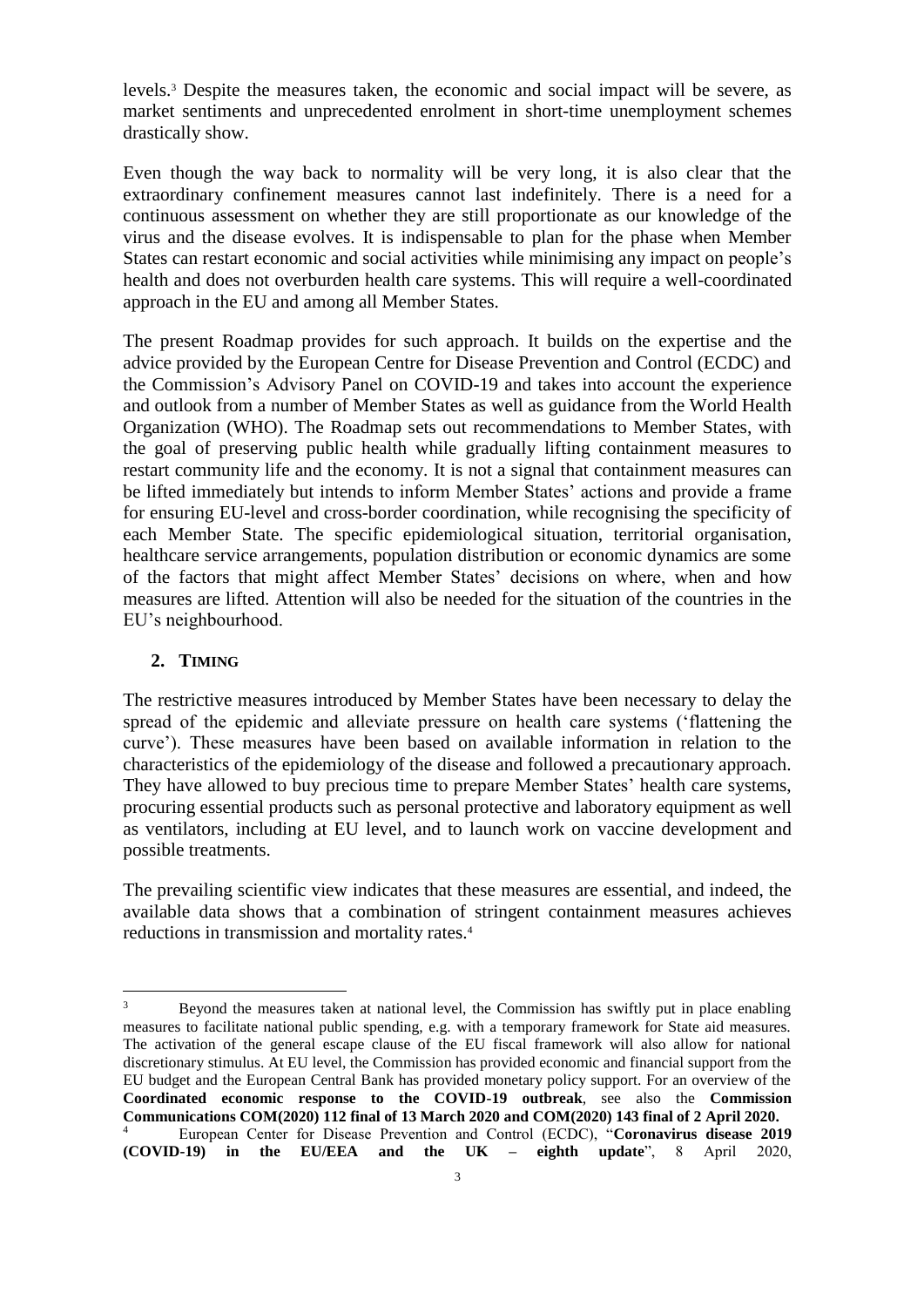

*Source: Commission services. The number of actual positive cases equals the total number of confirmed cases minus recovered individuals and fatalities.* 

More time is required to assess their full effect, taking into account the incubation period of the virus, duration of the disease and hospitalisations, the necessary reporting, differences in the intensity of testing and further spread that might happen while being in confinement, such as among members of the same family.

As confinement measures have now been in place for weeks, the question naturally arises when and how they can be relaxed.

It is widely understood among epidemiological experts that even with confinement measures the virus continues circulating and any level of gradual relaxation of the confinement will unavoidably lead to a corresponding increase in new cases. This will require constant and detailed monitoring as well as the readiness to adjust and reintroduce new measures if needed. It is also evident that societies will have to live with the virus until a vaccine or treatment is found. Clear and timely communication and transparency with citizens is essential in this respect. Constant dialogue with social partners will also be key.

Evidently, the conditions and criteria under which containment measures can be lifted depend largely on data that are developing over time, notably on the level of transmission of the virus in the affected regions, the development and duration of immunity to the virus among the population, and how various age groups are affected by the disease. Reliable data will minimise the risk of decisions based on incorrect assumptions or

 $\overline{a}$ 

https://www.ecdc.europa.eu/sites/default/files/documents/covid-19-rapid-risk-assessment-coronavirusdisease-2019-eighth-update-8-april-2020.pdf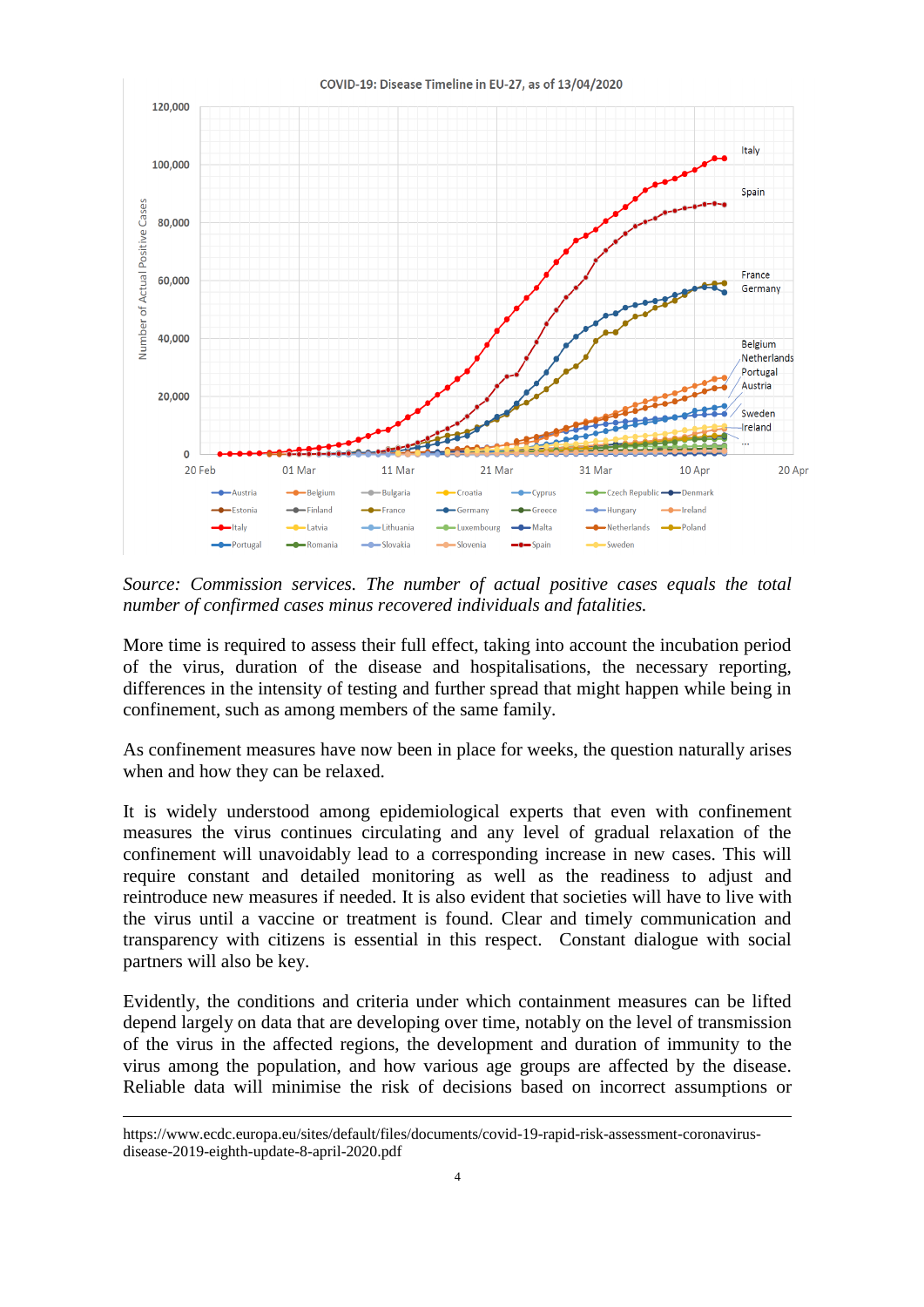incomplete information, due, for example, to delays in reporting or lack of testing of infected people with no or mild symptoms. The recommendations in this Roadmap are based on the scientific knowledge available to date. They should be revised as further evidence appears, national data become more comparable and measuring methods more harmonised.

## **3. CRITERIA**

**Three sets of criteria** are relevant to assess whether the time has come to begin to relax the confinement:

- 1. **Epidemiological criteria** showing that the spread of the disease has significantly decreased and stabilised for a sustained period of time. This can, for example, be indicated by a sustained reduction in the number of new infections, hospitalisations and patients in intensive care.
- 2. **Sufficient health system capacity**, in terms of, for instance, occupancy rate for Intensive Care Units, adequate number of hospital beds, access to pharmaceutical products required in intensive care units, the reconstitution of stocks of equipment, access to care in particular for vulnerable groups, the availability of primary care structures as well as sufficient staff with appropriate skills to care for patients discharged from hospitals or maintained at home and to engage in measures to lift confinement (testing for example). This criterion is essential as it indicates that the different national health care systems can cope with future increases in cases after lifting of the measures. At the same time, hospitals are increasingly likely to face a backlog of elective interventions that had been temporarily postponed during the pandemic's peak so Member States' health systems should have recovered sufficient capacity in general, and not only related to the management of COVID-19.
- 3. **Appropriate monitoring capacity,** including large-scale testing capacity to detect and monitor the spread of the virus combined with contact tracing and possibilities to isolate people in case of reappearance and further spread of infections. Antibody detection capacities, when confirmed specifically for COVID-19, will provide complementary data on the share of the population that has successfully overcome the disease and eventually measure the acquired immunity.

It is up to the Member States, depending on their own structures, to decide at what level compliance with the criteria above should be assessed.

## **4. PRINCIPLES**

De-escalating from the COVID-19-imposed measures in a coordinated manner is a matter of common European interest. All Member States are affected, albeit to different degrees. The spread of the virus cannot be contained within borders and actions taken in isolation are bound to be less effective. The containment measures, and their gradual relaxation, affect not only public health but also highly integrated value chains, as well as national and cross-border transport systems necessary to enable the free movement of people, goods and services. The integrated nature of the Single Market should therefore be kept in mind when lifting these measures. While the timing and specific modalities will differ between Member States, it is essential that there is a common framework.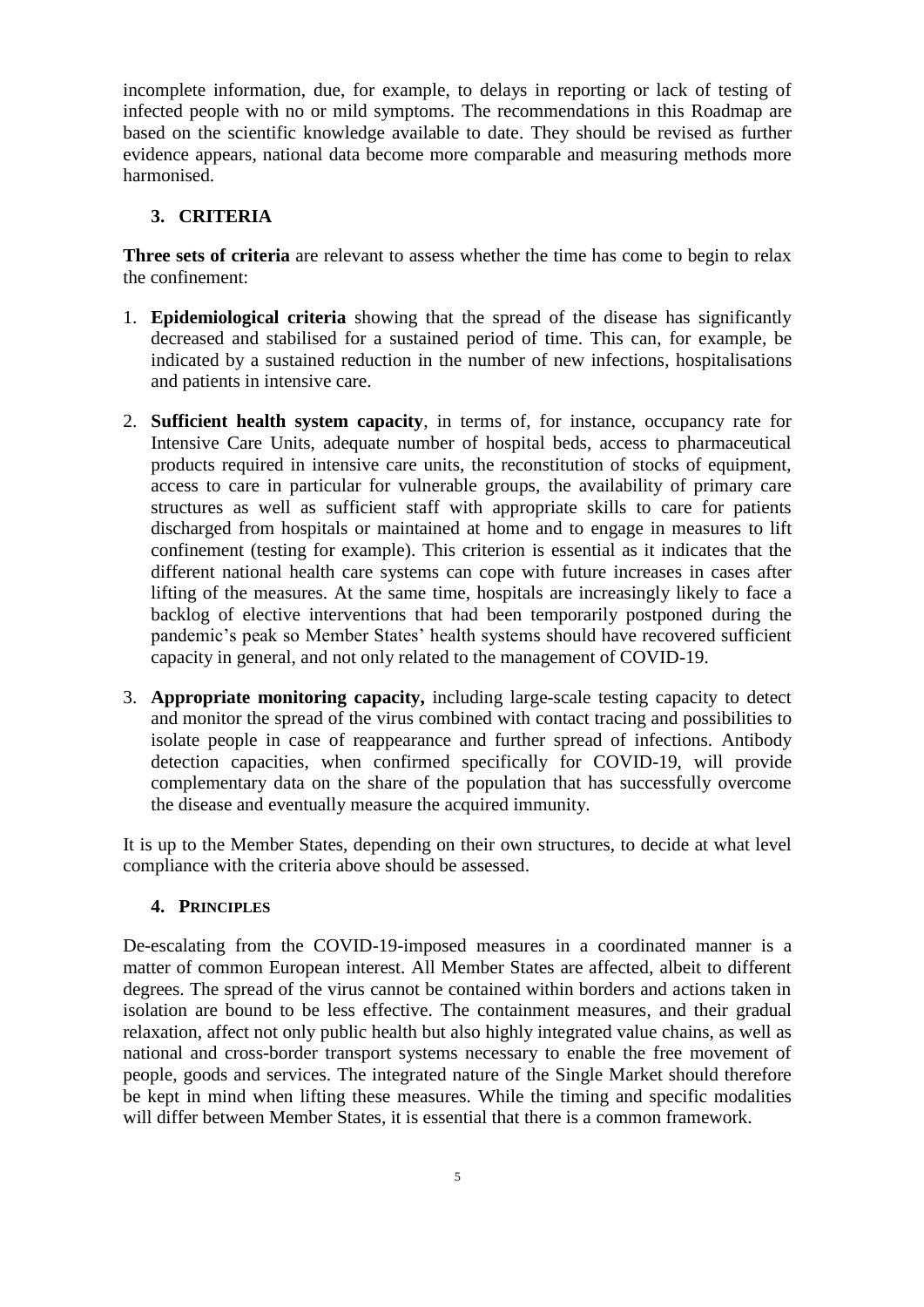#### **Three basic principles** should guide the EU and its Member States:

- 1. **Action should be based on science and have public health at its centre:** the decision to end restrictive measures is a multidimensional policy decision, involving balancing public health benefits against other social and economic impacts. At the same time, the protection of public health in the short and long term should remain the primary goal of Member States' decisions. The available scientific evidence must inform as much as possible Member States' decisions and Member States should be ready to revise their approaches as more scientific evidence appears.
- 2. **Action should be coordinated between the Member States:** a lack of coordination in lifting restrictive measures risks having negative effects for all Member States and creating political friction. While there is no one-size-fits-all approach, at a minimum, Member States should notify each other and the Commission in due time through the Health Security Committee before they announce lifting measures and take into account their views. . Communication and discussion should take place in the context of the Integrated Political Crisis Response.
- 3. **Respect and solidarity between Member States remains essential:** a key success factor in this phase is to build on each other's strengths. Not all health systems are under the same pressure, there is a wealth of knowledge to be shared between professionals and Member States and mutual assistance in times of crisis is key. Though coordination and solidarity between Member States were put into question at the outset of the pandemic, the past few weeks have seen growing examples of solidarity throughout the EU such as the treatment of intensive-care patients in other Member States, the sending of doctors and nurses, the supply to other countries of protective suits and masks as well as ventilators. 17 Member States have so far organised flights, many of them facilitated and funded through the EU's Civil Protection Mechanism, to bring home European citizens of all nationalities that were stranded abroad. Clinicians are sharing, through a dedicated online EU platform, experience in treating COVID-19 patients. This is the right approach and it should be continued.<sup>5</sup> It will lead the way to further solidarity measures at EU level to support some Member States and regions that will need it to overcome the pandemic or that will be even harder affected than others by the ensuing economic crisis.<sup>6</sup>

#### **5. ACCOMPANYING MEASURES**

 $\overline{a}$ 

Managing successfully the gradual lifting of the existing confinement measures requires a combination of accompanying measures that are relevant for all Member States. The EU is taking steps to support them in that respect.

<sup>5</sup> In this context, on 3 April, the Commission adopted **Guidance on EU Emergency Assistance on Cross-Border Cooperation in Healthcare** (C(2020) 2153 final). The Guidance aims at facilitating Member States' cooperation to assist patients in need of critical care by offering available hospital bed capacity (as well as health professionals) so as to alleviate overstretched healthcare facilities in Member States in need and where it does not put the functioning of their own health systems at risk.

<sup>6</sup> For example, the **European Unemployment Reinsurance Scheme**, as proposed by the Commission on 2 April (COM(2020) 139 final), will support those in work and protect those who have lost their jobs during this crisis while reducing pressure on national public finances under the current circumstances.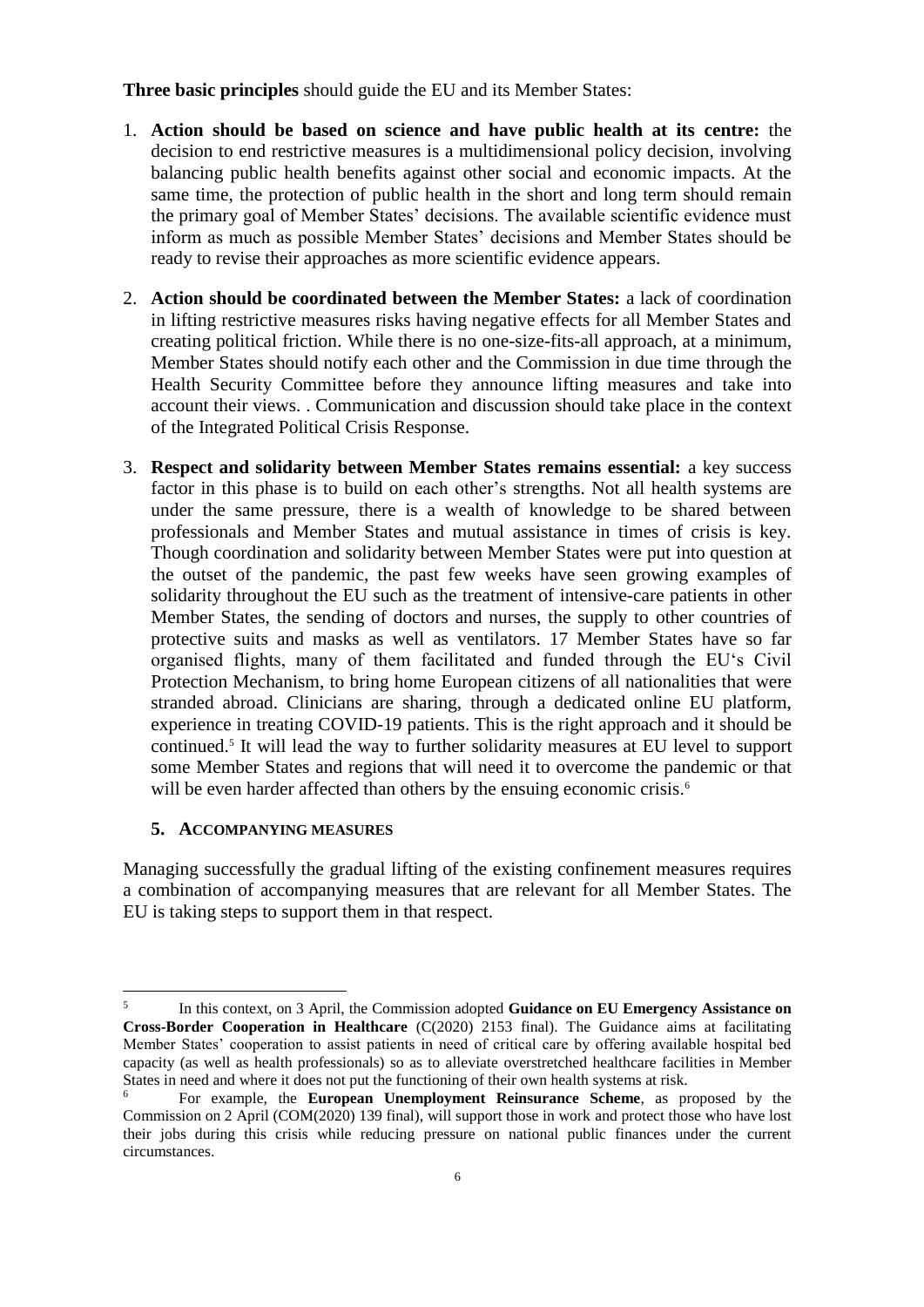- 1. **Gather data and develop a robust system of reporting**: gathering and sharing of data at national and subnational level by public health authorities in a harmonised way on the spread of the virus, the characteristics of infected and recovered persons and their potential direct contacts is essential to better manage the lifting of measures. At the same time, with increasing evidence that a large number of people may be asymptomatic carriers of COVID-19 or may only present limited symptoms, information on cases reported to health authorities may only represent the tip of the iceberg. Significant unknowns remain. Mathematical models are thus being used to understand the spread of COVID-19 and to predict and evaluate the potential impact of the various containment measures put in place by the Member States. Social media and mobile network operators can offer a wealth of data on mobility, social interactions, as well as voluntary reports of mild disease cases (e.g. via participatory surveillance) and/or indirect early signals of disease spread (e.g. searches/posts on unusual symptoms). Such data, if pooled and used in anonymised, aggregated format in compliance with EU data protection and privacy rules, could contribute to improve the quality of modelling and forecasting for the pandemic at EU level. The Joint Research Centre (JRC) and ECDC can centralise this data collection and modelling work.
- 2. **Create a framework for contact tracing and warning with the use of mobile apps, which respects data privacy:** mobile applications that warn citizens of an increased risk due to contact with a person tested positive for COVID-19 are particularly relevant in the phase of lifting containment measures, when the infection risk grows as more and more people get in contact with each other. As experienced by other countries dealing with the COVID-19 pandemic, these applications can help interrupt infection chains and reduce the risk of further virus transmission. They should thus be an important element in the strategies put in place by Member States, complementing other measures like increased testing capacities. The use of such mobile applications should be voluntary for individuals, based on users' consent and fully respecting European privacy and personal data protection rules. When using tracing apps, users should remain in control of their data. National health authorities should be involved in the design of the system. Tracing close proximity between mobile devices should be allowed only on an anonymous and aggregated basis, without any tracking of citizens, and names of possibly infected persons should not be disclosed to other users. Mobile tracing and warning applications should be subject to demanding transparency requirements, be deactivated as soon as the COVID-19 crisis is over and any remaining data erased. Taking into account network effects, the widespread take-up of a pan-EU reference app, or at least interoperability and sharing of results between such apps, would allow for a more effective warning of people concerned and a more efficient public health policy follow-up. The Commission adopted on 8 April 2020 a Recommendation<sup>7</sup> that sets up a process with Member States for developing a common European approach ("Toolbox") to the use of digital means which empower citizens to take effective and targeted social distancing measures. <sup>8</sup> This common approach will be complemented by Commission guidance that will specify

 $\overline{a}$ 

<sup>7</sup> **Recommendation of 8 April 2020 on a common Union toolbox for the use of technology and data to combat and exit from the COVID-19 crisis, in particular concerning mobile applications and the use of anonymised mobility data** (C(2020) 2296 final).

The Commission is aware of solutions developed by European consortia such as the Pan-European Privacy-Preserving Proximity Tracing [\(https://www.pepp-pt.org/\)](https://www.pepp-pt.org/).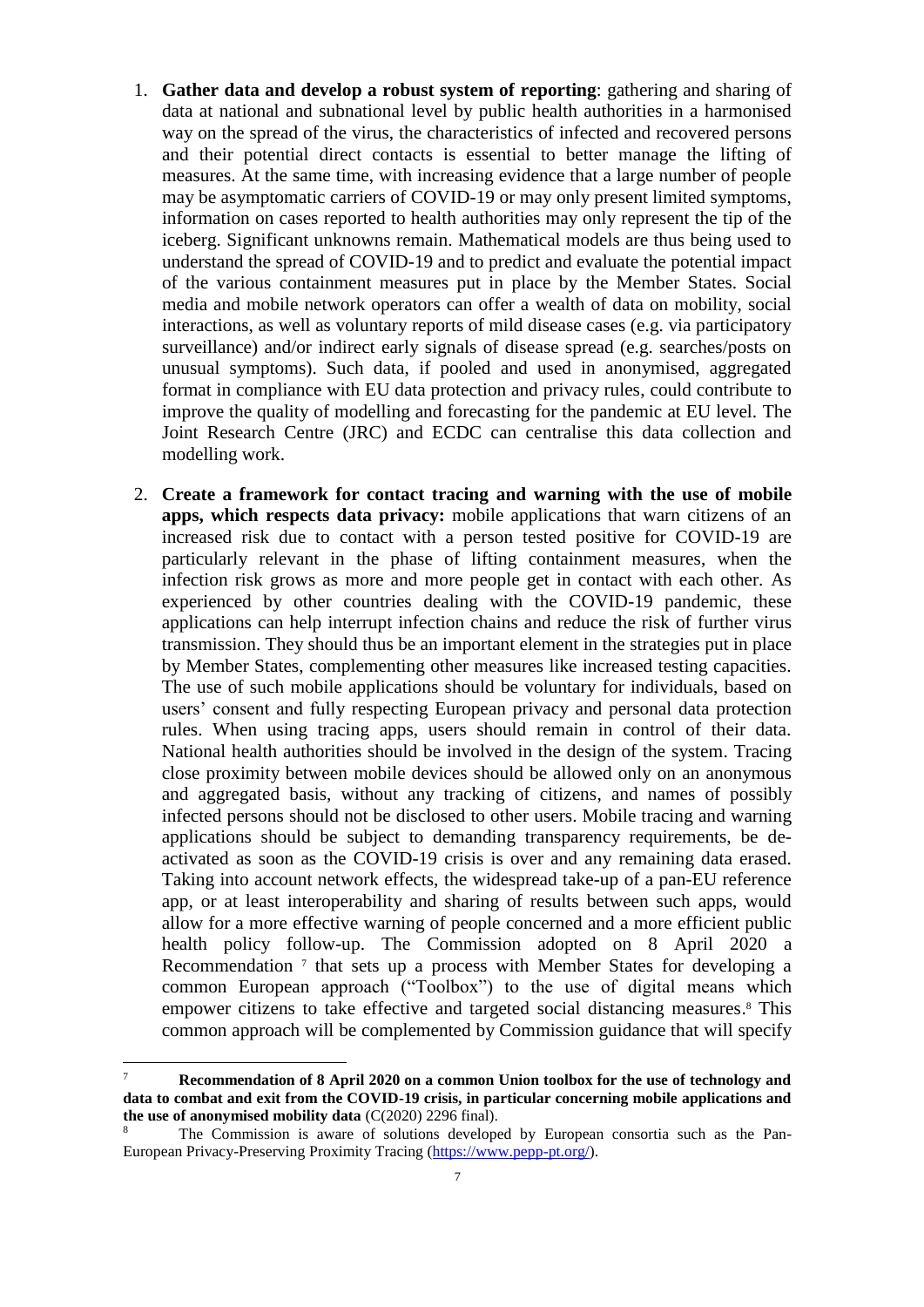relevant privacy and data protection principles. Confidence in these applications and their respect of privacy and data protection are paramount to their success and effectiveness.

3. **Expand testing capacity and harmonise testing methodologies**: in the absence of a vaccine, the population must be protected as much as possible from the infection. Therefore, the availability of large-scale testing that can provide fast and reliable results is key to tackle the pandemic and also a precondition for lifting social distancing measures in the future (and is also important for the effectiveness of contact tracing apps as outlined above).

**A three-pronged approach** is needed to improve testing in the Member States:

- a) The **development and ramping up of sustained COVID-19 diagnostic capacity**, in hospitals and through primary and community care structures and decentralised testing facilities, accessible for all risk groups and carers of vulnerable individuals as well as symptomatic people or those in close contact with confirmed cases.
- b) The **set-up of adequate testing schemes**, specifying which (combination of) tests should be carried out at what stage and prioritising the application of tests (for example health workers, people who return to their workplace, elderly at care homes, etc.). The tests applied should be of an acceptable quality and should be carried out so that there is mutual acceptance of test data within and among Member States. The **roll-out of serological testing** to assess the acquired immunity of the population is part of such a strategy.
- c) The **roll-out of self-testing kits** could be considered once properly validated and their reliability ensured. A public reference point to liaise and provide instructions on their use and follow-up will allow for individual testing of persons with COVID-19 symptoms while avoiding the contamination of others. These measures would reduce the pressure on healthcare systems.

The alignment of testing methodologies is a critical component of this approach and requires sharing of experiences in order to achieve comparable results across the EU and within Member States' regions. The Commission is presenting Guidelines on different COVID-19 tests and their performance, based on consultation with the ECDC, which has addressed testing in its regularly updated risk assessment. Work will continue to aligning approaches to test performance at EU level. The Commission will facilitate the compilation of all relevant scientific studies and act as a single contact point to make emerging data and results accessible to Member States and researchers. It will, in cooperation with Member States and in consultation with the ECDC, establish a network of COVID-19 reference laboratories across the Union, together with a supporting platform.

4. **Increase the capacity and the resilience of health care systems:** gradually lifting certain confinement measures will inevitably lead to new infections. It is thus essential that new COVID-19 patients can appropriately be taken care of by the health care systems and, in particular, in case of need, by hospitals. Sufficient hospital capacity and a strong primary care, the protection of the financing capacity of the healthcare system, well-trained and recovered health care staff and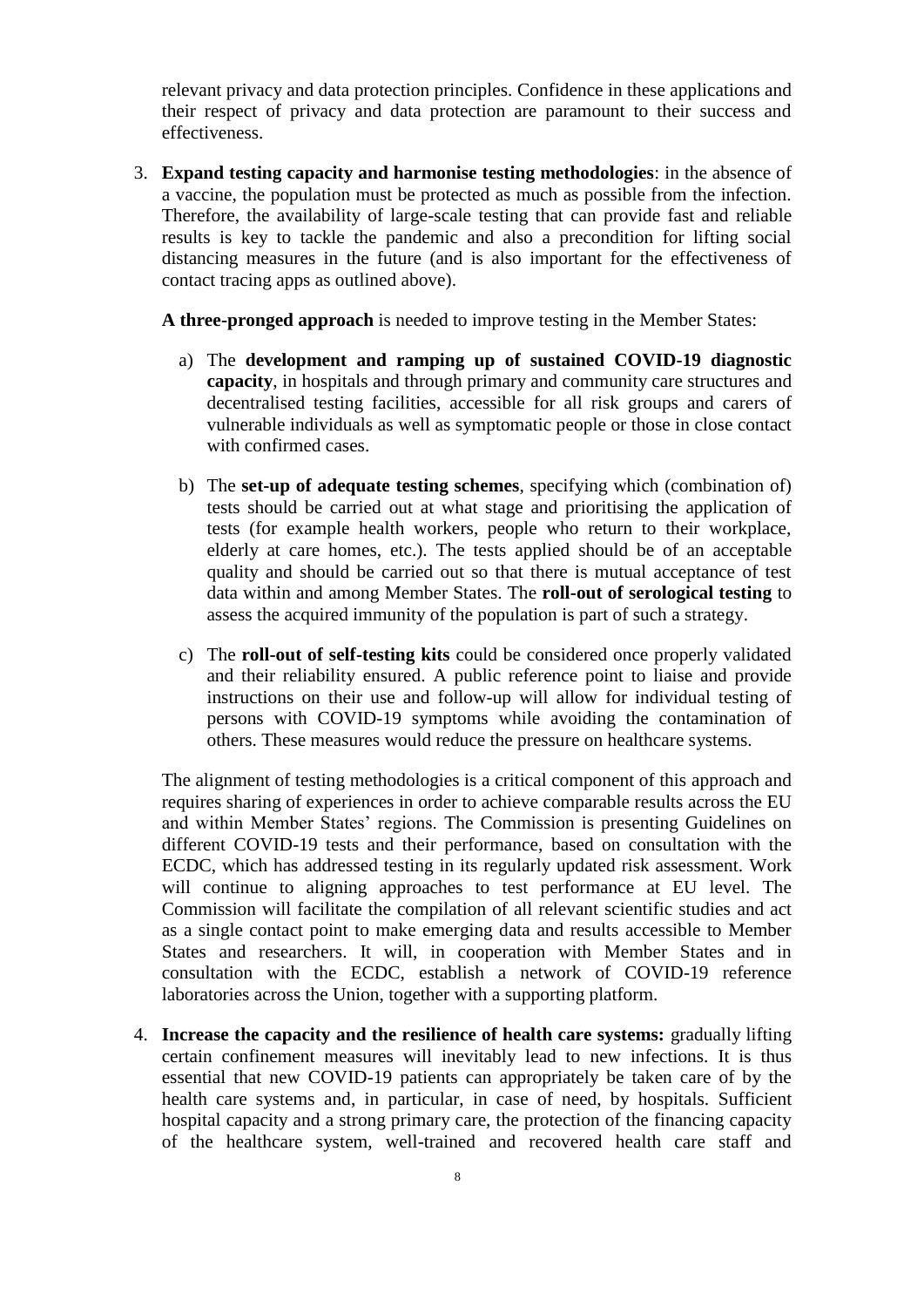guaranteed access to health care to all will be decisive for the resilience of health systems in the transition. The Commission has mobilised **EU budgetary instruments to provide additional resources** – including staff – for supporting health care systems in the fight against the COVID-19 crisis and thereby save lives.<sup>9</sup>

5. **Continue to increase the medical and personal protective equipment capacity:** the COVID-19 crisis has led to a massive surge in demand for medical and personal protective equipment, such as ventilators, testing kits and masks. Yet, this demand is not always matched with sufficient supply. The first weeks of the crisis were thus characterised by competition between national, regional and EU-level joint procurements, disruptions of supply chains including export restrictions, and the lack of information of different Member States' needs. Vital products are not reaching their destinations or arriving with significant delay. Competition between Member States and international partners have led to a significant increase in prices. This has highlighted the importance of coordination to ensure adequate supplies across the EU. The Commission is acting accordingly together with the Member States.<sup>10</sup>

The most effective use of available personal protective equipment should be based on the evolving knowledge and advice. 11

Medical equipment – like ventilators – is normally assessed and certified by a notified body at national level through conformity assessments or self-certification. This can take several months. The Commission calls on notified bodies to prioritise

 9 In this context, the Commission has mobilised the **Emergency Support Instrument**. This is the EU's general purpose crisis fighting vehicle based on the solidarity principle allowing for unprecedented fast, flexible, fast and direct support. In addition, the **Coronavirus Response Investment Initiative (CRII)** proposes financial support to the Member States to take measures to alleviate the pressure on their health systems and to strengthen their resilience to foster the crisis response capacities in health systems.<br><sup>10</sup> The Commission is working with Momber States to remove intre EU expert hans or restrictions.

The Commission is working with Member States to remove intra-EU export bans or restrictions in line with the European Council conclusion that "the adoption of the decision on the authorisation for export of personal protective equipment should lead to the full and effective lifting of all forms of internal bans or restrictions". It has set up a **'Clearing house for medical equipment'** that facilitates the identification of available supplies, including testing kits, and their matching with demand by the Member States. This also entails collaboration with industry on increasing production by existing manufacturers, as well as facilitating imports and activating alternative ways of producing equipment. The Commission will set up a reporting system for Member States to specify their needs for medical equipment, including a geographical mapping. The Commission supports new market entrants for protective equipment with dedicated guidance documents. Information on the availability and capacity of conformity assessment bodies will be shared with market operators. Moreover, the Commission is centralising the emergency stockpiling of medical equipment via **rescEU**. Together with the Member States, the Commission has also already stepped up its efforts by launching **joint procurement actions** for various medical supplies, including testing kits. It has also issued guidance on 1 April 2020 **on the options and flexibilities available under the EU public procurement framework** for the purchase of the supplies, services, and works needed to address the crisis (C(2020) 2078). Moreover, it adopted on 8 April 2020 **a Temporary Framework for assessing antitrust issues related to business cooperation in response to situations of urgency stemming from the current COVID-19 outbreak**, in order to ensure the supply and adequate distribution of essential scarce products and services during the COVID-19 outbreak (C(2020) 3200). On the same day, it also adopted **guidelines on the optimal and rational supply of medicines to avoid shortages during the COVID-19 outbreak** (C(2020) 2272 final.

<sup>11</sup> In that context, the ECDC adopted on 8 April 2020 **advice on reducing COVID-19 transmission from potentially asymptomatic or pre-symptomatic people through the use of face masks**: [https://www.ecdc.europa.eu/en/publications-data/using-face-masks-community-reducing-covid-19](https://www.ecdc.europa.eu/en/publications-data/using-face-masks-community-reducing-covid-19-transmission) [transmission](https://www.ecdc.europa.eu/en/publications-data/using-face-masks-community-reducing-covid-19-transmission)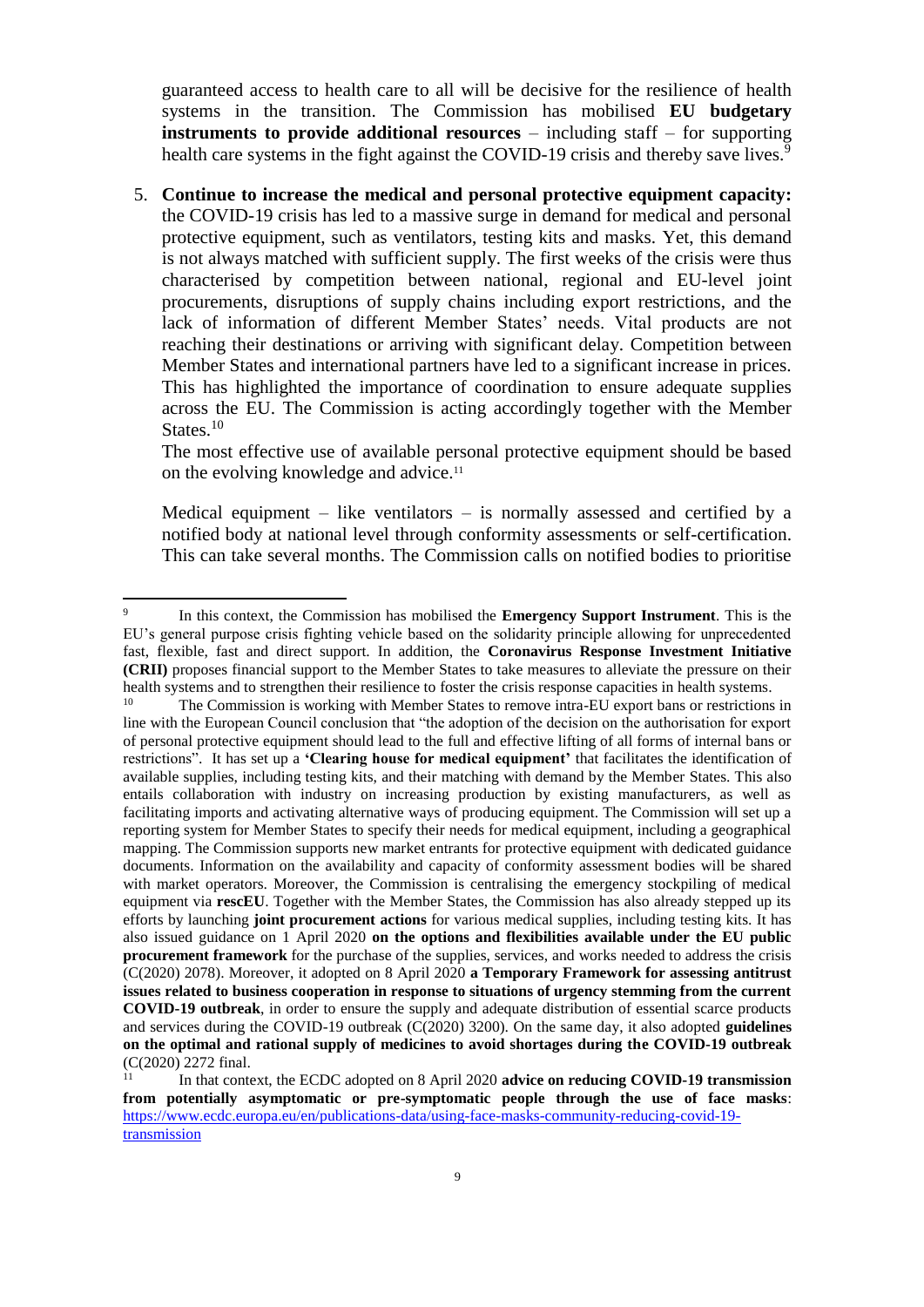essential medical equipment in the fight against COVID-19, based on a list to be agreed with Member States.

With regard to assessment of safety and performance of medical devices and personal protective equipment, national authorities should share best practices and seek a consensus on common approaches with the assistance of notified bodies as appropriate. Member States should set up a single contact point for all questions related to personal protective equipment and medical devices to link testing bodies and relevant market surveillance authorities.

Ensuring sufficient supplies of equipment and medicines for enabling the lifting of confinement measures may require a higher than normally allowed degree of cooperation between firms, including competitors, in some ecosystems. The Commission is and will be providing, as necessary, **antitrust guidance** and comfort for cooperation between firms in ecosystems to overcome shortages on goods and services required to enable the gradual de-escalation from containment measures. The Commission and the National Competition Authorities will, via the European Competition Network (ECN), also ensure a coherent application of this guidance in their respective enforcement actions.

- 6. The development of a **safe and effective vaccine** is crucial to help put an end to the COVID-19 pandemic. Its development and fast track introduction are therefore essential. The Commission is mobilising additional funding to foster research towards a vaccine. Based on the information currently available and past experience with vaccine development timeframes, the European Medicines Agency (EMA) estimates that it might take a year before a vaccine against COVID-19 is ready for approval and available in sufficient quantities to enable widespread and safe use. The Commission, in cooperation with the EMA, is streamlining the needed regulatory steps, from clinical trials to marketing authorisations, to ensure an acceleration in the process while ensuring safety. It will steer the research community and industry to join forces in large clinical trials and explore how to support the scaling up of the production of vaccines in the medium term. Joint procurement and equal access to vaccines, once available, will be guiding the Commission's action. At international level cooperation will be fostered, notably to promote access to the vaccine.
- 7. At the same time, the **development of safe and effective treatments and medicines**, including notably by repurposing existing medicines currently authorised for other diseases or conditions, could limit the health impact of the virus on the population in the months to come and allow the economy and society to recover sooner. The EU is financing access to supercomputing and artificial intelligence know-how to accelerate the identification of potential active molecules among existing drugs and compounds. Clinical trials for these treatments have started and like for vaccines, the Commission and EMA are preparing for an acceleration of the regulatory steps from clinical trial to market authorisation. Preference needs to be given to setting up large, as much as possible European, clinical trials as these are necessary to generate the robust data required. Joint procurement for large scale purchases of the potential COVID-19 therapies is at an advanced stage of preparation.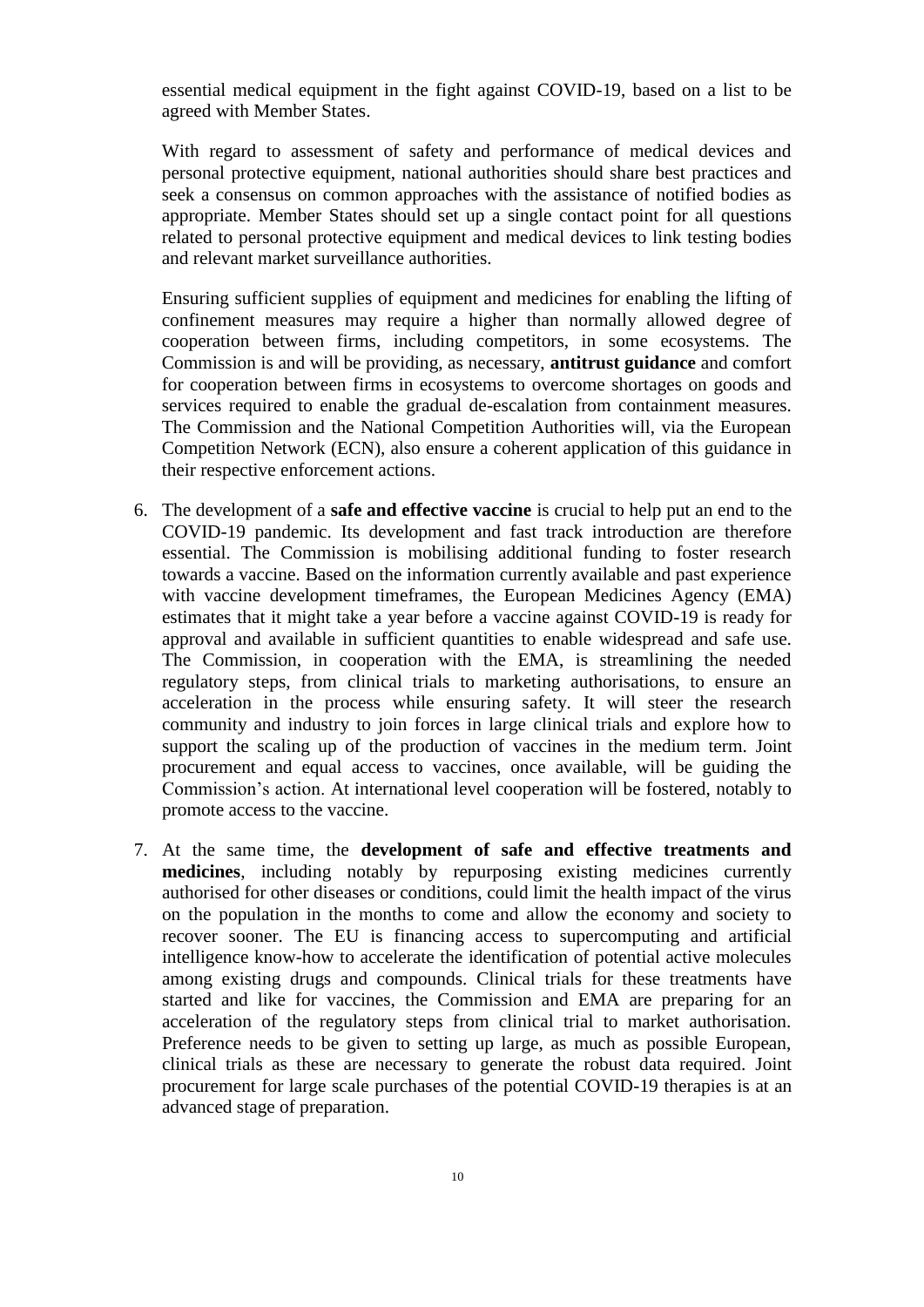### **6. RECOMMENDATIONS**

Based on the scientific advice of the ECDC and the Advisory Panel on COVID-19, the Commission has developed a set of recommendations to Member States on how to gradually lift containment measures:

- 1. **Action will be gradual**, as measures will be lifted in different steps and sufficient time should be left between the steps (e.g. one month), as the effect of their lifting can only be measured over time.
- 2. **General measures should progressively be replaced by targeted ones.** This would allow societies to gradually go back to normality, while continuing to protect the EU population from the virus. For example:
	- a) **Most vulnerable groups should be protected for longer**: while comprehensive data is still missing, evidence suggests that elderly and people suffering from chronic diseases are at higher risk. People with mental illness are another possible group at risk. Measures should be envisaged to continue protecting them, while lifting restrictions for other groups.
	- b) **Diagnosed people or people with mild symptoms should remain quarantined and treated adequately:** this will help break transmission chains and limits the spread of the disease. The Commission will task the ECDC to regularly update its guidance on criteria for ending quarantine.<sup>12</sup>
	- c) **Safe alternatives should replace existing general prohibitive measures**: this will enable targeting risk sources while facilitating the gradual return of necessary economic activities (e.g. intensified and regular cleaning and disinfection of transport hubs and vehicles, shops and workplaces, instead of entirely prohibiting services, and provision of adequate measures or equipment to protect workers or customers).
	- d) **General states of emergencies with exceptional emergency powers for governments should be replaced by more targeted interventions by governments** in line with their constitutional arrangements**.** This will ensure the democratic accountability and transparency of the measures taken and their wide public acceptance as well as guarantee fundamental rights and respect for the rule of law.
- 3. **The lifting of measures should start with those with a local impact and be gradually extended to measures with a broader geographic coverage, taking into account national specificities.** This would allow to take more effective action, tailored to local conditions where this is appropriate, and to re-impose restrictions as necessary, if a high number of new cases occurs (e.g. introducing a cordon sanitaire). This approach would allow first relaxing measures affecting people's lives more directly. This would finally allow Member States to take better into account regional differences of the COVID-19 spread within their territories.

 $12$ <sup>12</sup> ECDC, **Guidance for discharge and ending isolation in the context of widespread community transmission of COVID-19** – first update, 8 April 2020, https://www.ecdc.europa.eu/sites/default/files/documents/covid-19-guidance-discharge-and-endingisolation-first%20update.pdf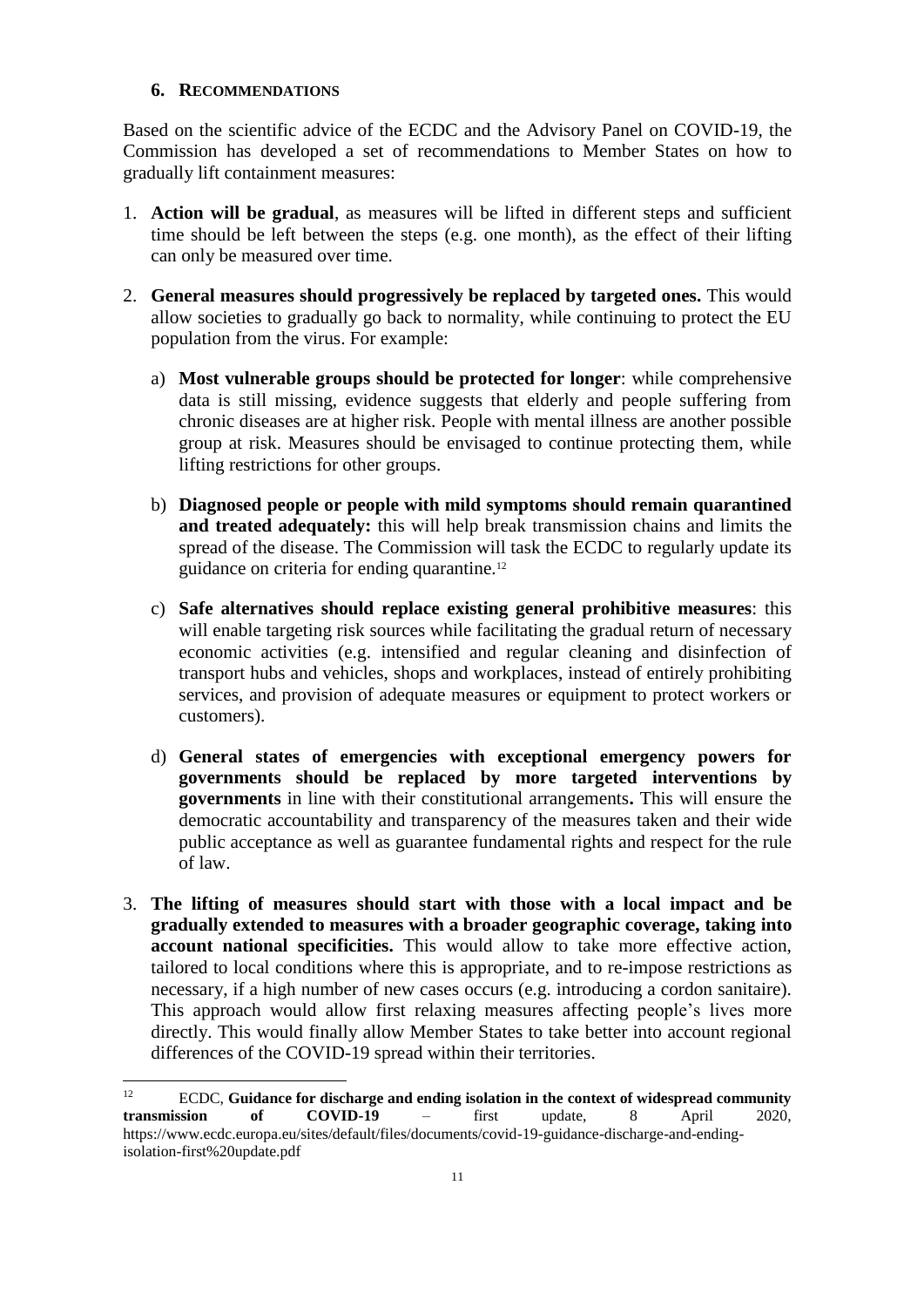- 4. **A phased approach for the opening of our internal and external borders is needed**, eventually restoring the normal functioning of the Schengen area.
	- a) **Internal border controls should be lifted in a coordinated manner:** the Commission has been working continuously with Member States to limit the impact of the reintroduction of internal border controls on the functioning of the internal market and on free movement<sup>13</sup>. It is doing also its utmost to minimize the impact of the current situation on the transport sector, including operators and passengers.<sup>14</sup> The travel restrictions and border controls currently applied should be lifted once the border regions' epidemiological situation converges sufficiently and social distancing rules are widely and responsibly applied. The gradual reopening of borders should give priority to cross-border and seasonal workers and should avoid any discrimination against EU mobile workers. Neighbouring Member States should stay in close contact to facilitate this in close coordination with the Commission. In the transition phase, the efforts to maintain an unobstructed flow of goods and to secure supply chains should be reinforced. Restrictions on travel should first be eased between areas with comparably low reported circulation of the virus. The ECDC will, in cooperation with Member States, maintain a list of such areas. The Commission will also put forward more detailed guidance on how to progressively restore transport services, connectivity and free movement as swiftly as the health situation allows it, also in view of planning summer holiday travel.
	- b) **External border reopening and access of non-EU residents to the EU should happen in a second stage,** and should take account of the spread of the virus outside the EU, and of the dangers of reintroduction. Safeguarding social distancing measures taken by EU Member States and Schengen Associated Countries requires continued review of the need for restricting non-essential travel to the EU.<sup>15</sup>
- 5. **The re-start of the economic activity should be phased in,** thus ensuring that authorities and businesses can adequately adjust to increasing activities in a safe way. There are several models (jobs with low interpersonal contact, jobs suitable for teleworking, economic importance, shifts of workers, etc.), but not all the population should go back to the workplace at the same time, with an initial focus on less endangered groups and sectors that are essential to facilitate economic activity (e.g. transport). As social distancing should remain largely in place, teleworking should

 $13$ <sup>13</sup> The Commission has issued guidelines concerning the **exercise of the free movement of workers** during COVID-19 outbreak (C(2020) 2051 final).

<sup>14</sup> The Commission has already proposed more **flexibility in the application of existing rules on slots use for airlines** (Regulation (EU) 2020/459 of the European Parliament and of the Council of 30 March 2020 amending Council Regulation (EEC) No 95/93 on common rules for the allocation of slots at Community airports) and adopted **guidelines on green lanes** (C(2020) 1897 final) **and cargo operations to facilitate free movement of goods in the EU** (C(2020) 2010 final). The Commission has also adopted **guidelines on passengers' rights** (C(2020) 1830 final**) and on seafarers, passengers and other persons on board ship**s (C(2020) 3100 final).

<sup>15</sup> The Commission adopted on 30 March **guidance on the implementation of the temporary restriction on non-essential travel to the EU** (C(2020) 2050 final). On 8 April, it adopted a **Communication to the European Parliament, the European Council and the Council on the assessment of the application of the temporary restriction of non-essential travel to the EU** (COM(2020)148).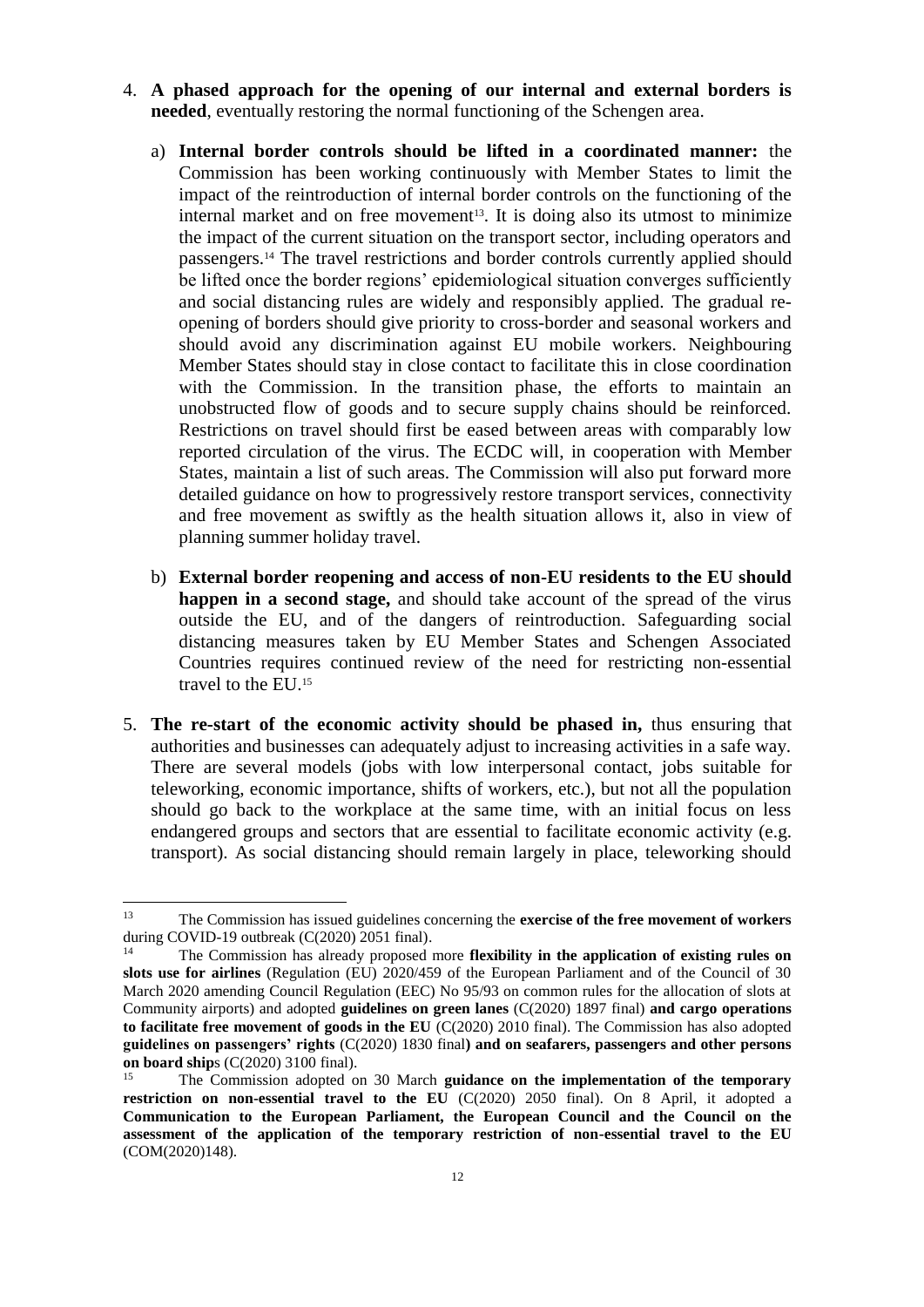continue to be encouraged. At the work place, occupational health and safety rules imposed by the pandemic should be observed.

The Commission will create a **rapid alert function** to identify supply and value chain disruptions, relying inter alia on existing networks such as Enterprise Europe Network (EEN), Clusters, Chambers of Commerce and trade associations, SME Envoys as well as other actors such as the European-level social partners. Best available solutions will be sought to tackle these disruptions, which can have their origin in an asymmetrical lifting of containment measures (inside or outside the EU), the bankruptcy of businesses or third country actor interference.

## **7. Gatherings of people should be progressively permitted. When reflecting on the most appropriate sequencing, Member States should focus on the specificities of different categories of activity, such as:**

- a) Schools and universities (with specific measures such as different lunch times, enhanced cleaning, smaller classrooms, increased reliance on e-learning, etc.);
- b) Commercial activity (retail) with possible gradation (e.g. maximum number of people allowed, etc.);
- c) Social activity measures (restaurants, cafes, etc.), with possible gradation (restricted opening hours, maximum number of people allowed, etc.);
- d) Mass gatherings (e.g. festivals, concerts, etc.).

The gradual reintroduction of transport services should be adapted to the phasing out of travel restrictions and the phasing in of particular types of activities while taking account of the level of risk in the areas concerned. Lower-risk, individualised transport (e.g. private cars) should be allowed as soon as possible, while collective means of transport should be gradually phased in with necessary health-oriented measures (e.g. reducing the density of passengers in vehicles, higher service frequency, issuing personal protective equipment to transport personnel and/or passengers, using protective barriers, making sanitizing/disinfecting gel available at transport hubs and in vehicles, etc.)

8. **Efforts to prevent the spread of the virus should be sustained:** awareness campaigns should continue to encourage the population to keep up the strong hygiene practices acquired (use of sanitizers, washing of hands, coughing/sneezing etiquette, cleaning high-contact surfaces, etc.). Social distancing guidelines should continue to apply. Citizens should be provided with full information on the situation in order to contribute to stemming the transmission of the virus by means of individual measures and responsibility. The latest ECDC guidance<sup>16</sup> advises that the use of non-medical facemasks in public may be useful. The use of facemasks in the community could be considered, especially when visiting busy, confined spaces, such as grocery stores, shopping centers, or when using public transport. The use of non-medical facemasks made of various textiles could be considered, especially if  $-$  due to supply problems and priority use by healthcare workers – medical facemasks are not available for the

 $16$ <sup>16</sup> [https://www.ecdc.europa.eu/en/publications-data/using-face-masks-community-reducing-covid-19](https://www.ecdc.europa.eu/en/publications-data/using-face-masks-community-reducing-covid-19-transmission) [transmission](https://www.ecdc.europa.eu/en/publications-data/using-face-masks-community-reducing-covid-19-transmission)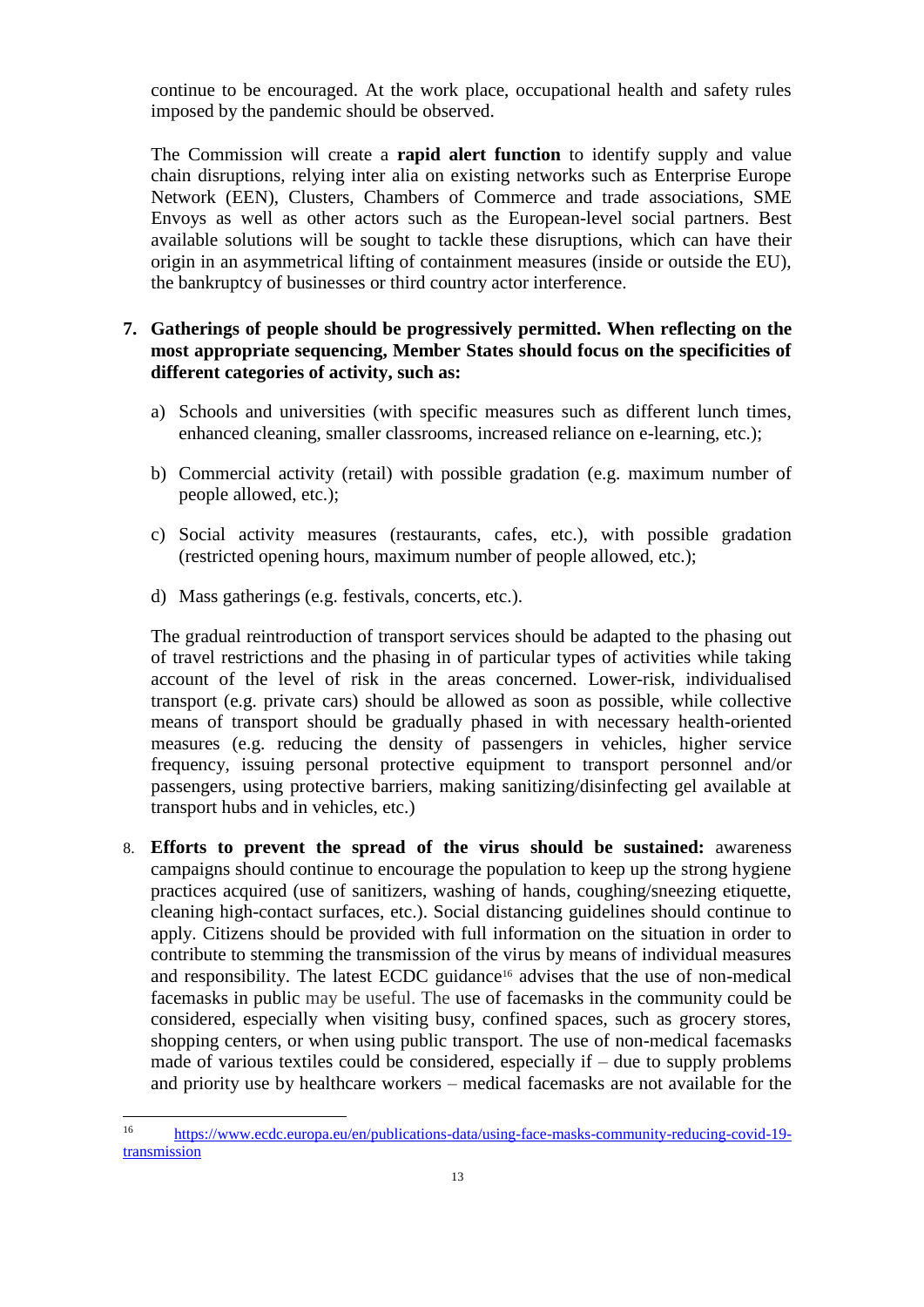public. The use of facemasks in the community should nevertheless only be considered as a complementary measure and not as a replacement for established preventive measures, such as physical distancing, respiratory etiquette, meticulous hand hygiene and avoiding touching the face, nose, eyes and mouth. The use of medical facemasks by healthcare workers must always be given priority over the use in the community. Recommendations on the use of facemasks in the community should carefully take into account evidence gaps, the supply situation, and potential negative side effects.

9. **Action should be continuously monitored** and preparedness developed for returning to stricter containment measures as necessary, in case of an excessive rise in infection rates, including the evolution of the spread internationally. Decisions whether or when to reinstate stricter measures should be based on a formal plan, using explicit criteria. Preparedness should entail the reinforcement of health care systems to be able to cope with possible future surges of the virus. The Commission will task the ECDC with developing advice on a common EU approach for future lockdowns, in view of a possible resurgence of the disease, taking account of lessons learnt so far.

## **6. CONCLUSION**

Scientific advice, coordination and solidarity in the EU are the key principles for Member States to successfully lift the current confinement measures.

In this context, a carefully calibrated, coordinated and gradual approach is needed. Several accompanying measures need to be operational to move to such a phase. The Commission has been and will be providing EU level tools as well as guidelines, both for the public health and the economic response. It will be important that Member States support and use the instruments available at the EU level.

The Commission will continue to analyse the proportionality of measures taken by Member States to deal with the COVID-19 pandemic as the situation evolves and will intervene to request the lifting of measures considered disproportionate, especially when they have an impact on the Single Market.

In order to streamline coordination efforts, the Commission will be ready to develop further guidance, when necessary or requested, in order to ensure a gradual transition from general confinement. The more such transition is coordinated at EU level, the more negative spill-overs between Member States will be avoided and the implementation of measures across different Member States will be mutually reinforcing. EU guidance will take into account the evolution of the health emergency and the impact on the Single Market. It will be informed by the Health Security Committee and take account of discussions in the **Integrated Political Crisis Response**.

The Commission will also be interacting with Member States to discuss measures and initiatives to be financed under the Emergency Support Instrument<sup>17</sup>, providing an opportunity for Member States to bring forward requests. In this way, the Emergency Support Instrument will provide an EU financial back up to manage the gradual transition from the crisis.

 $17$ 

Regulation (EU) 2016/369, OJ L 70 of 16.3.2016, p. 1.